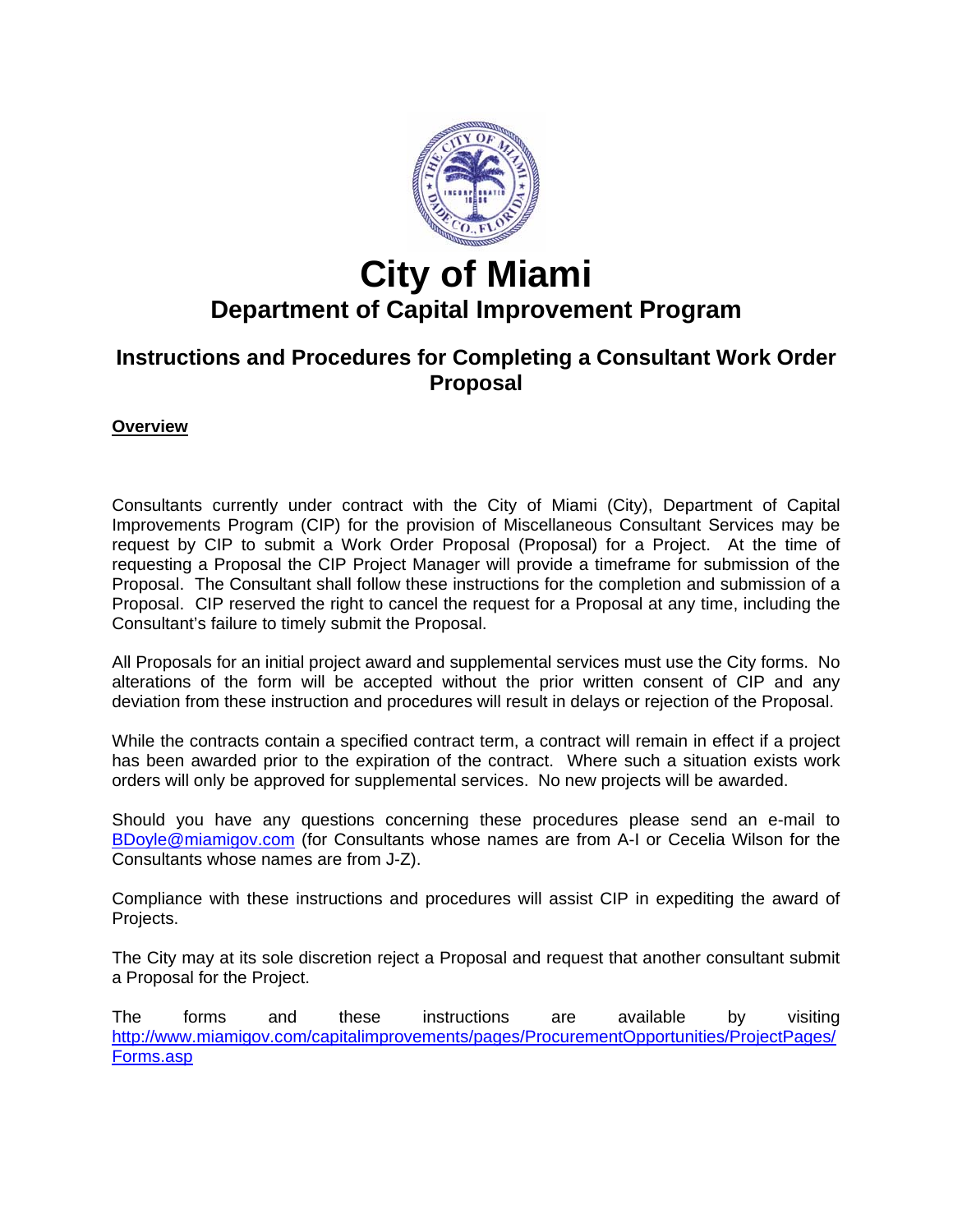#### **Completion of Work Order Proposal**

The Proposal contains two parts. The 1<sup>st</sup> is the letter and the  $2<sup>nd</sup>$  is the spreadsheets. When submitting the Proposal to CIP the Proposal must contain both parts. The  $1<sup>st</sup>$  part contains nine (9) sections, which must be completed as follows:

#### **Part 1**

#### Section I-General

This Section is to include a narrative description of the project and the specific tasks to be performed as part of the project, including but not limited to:

- Design
- Construction Administration
- Post Design Services
- Post Completion Services
- Survey
- Testing
- Study
- Feasibility or other analysis
- Construction Engineering and Observation Services

#### Section II-Scope of Work

This Section is to include in outline and narrative form a detailed description of the task, subtask, or activity (Deliverables) to be performed under this Proposal. This section is to clearly identify any services task, activity, or deliverable that is being performed differently than what is stipulated in the contract. In addition, this section is to clearly identify what tasks that are contained in the contract, which are not included in the scope of work.

#### Section III-Sub-Consultants

The Consultant must list all Sub-Consultants that will be utilized on this Project. **If any of the Sub-Consultants are not included under the executed contract the Consultant must submit a letter to the Assistant Director-Contracts requesting that the firm be added to the contract.** This letter must include, at a minimum, the name and address of the firm, the professional services the firm will provide and the classification and unburdened (raw) rates to be charged for each classification. The City may require, where it determines that names be provided for classification where it determines that the individual will fall within the Key Personnel provision of the contract. Failure to submit this letter or the required supporting information will either delay process of the Proposal or may result in rejection of the Proposal.

#### Section IV-Schedule of Work

The Deliverables identified in Section II must have a corresponding duration and delivery date assigned to them, which is to be reflected in this Section.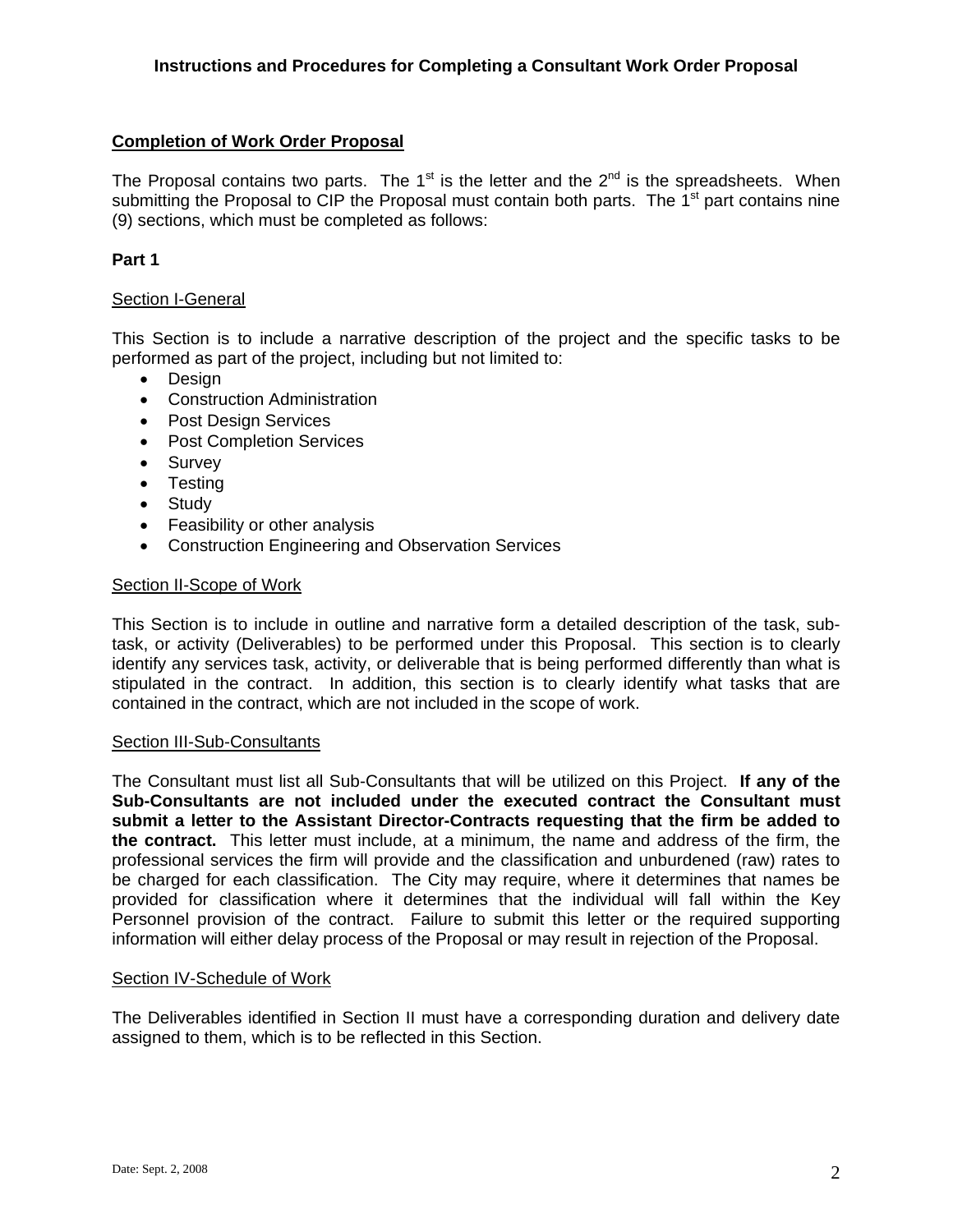#### **Instructions and Procedures for Completing a Consultant Work Order Proposal**

The duration must be stated in weeks or calendar days and the delivery date is to be based on the date the Notice to Proceed (NTP) is issued. These Deliverables are to be listed in sequential order and the NTP delivery dates are to be cumulative. For example:

| <b>SCHEDULE OF DELIVERABLES</b>               |                                                |                                                              |                                                                                  |
|-----------------------------------------------|------------------------------------------------|--------------------------------------------------------------|----------------------------------------------------------------------------------|
| Task, Sub-<br>task, or<br><b>Activity ID#</b> | Major Task, Sub-Task, Activity, or Deliverable | <b>Duration</b><br>(specify<br>weeks or<br>calendar<br>days) | <b>Delivery</b><br>Date*<br><i>(cumulative</i><br>weeks, or<br>calendar<br>days) |
|                                               | Development of Objectives                      | 20 days                                                      | $NTP + 20$<br>days                                                               |
|                                               | <b>Schematic Design</b>                        | 30 days                                                      | NTP +50 days                                                                     |
|                                               | <b>Design Development</b>                      | 6 weeks                                                      | NTP +92 days                                                                     |

#### Section V-Compensation

This section is to include the method of compensation, which may include; lump sum, lump sum not to exceed, guaranteed maximum price, time, time and materials. The Consultant is to identify the cost for the basic services as well as a proposed budget for Reimbursable Expenses. The City will ultimately determine the budget for Reimbursable Expenses. The Summary of Compensation table is to list the fee amount for each Deliverable. It is important to ensure that this table and the Deliverables correspond.

#### Section VI-Additional Services

The Consultant is to list services that are not included as part of the proposed basic services. This is to include those identified in Section II as well as any other services.

#### Section VII-Data Provided by City of Miami

The Consultant is to provide a detailed list of data or other deliverables that it expects to receive from the City.

#### Section VIII-Project Manager

The Consultant is to identify the Project Manager for this Project. This individual can only be changed with the prior written approval of CIP.

#### **Part 2**

#### Completion of Spreadsheets

The Consultant is to complete a spreadsheet for itself as well as for each Subconsultant. The Consultant's spreadsheet is to incorporate the proposed fee for each Subconsultant. The following information is also to be reflected on the spreadsheets:

- Work Activity
- Name of each position, corresponding personnel name and **raw** hourly rate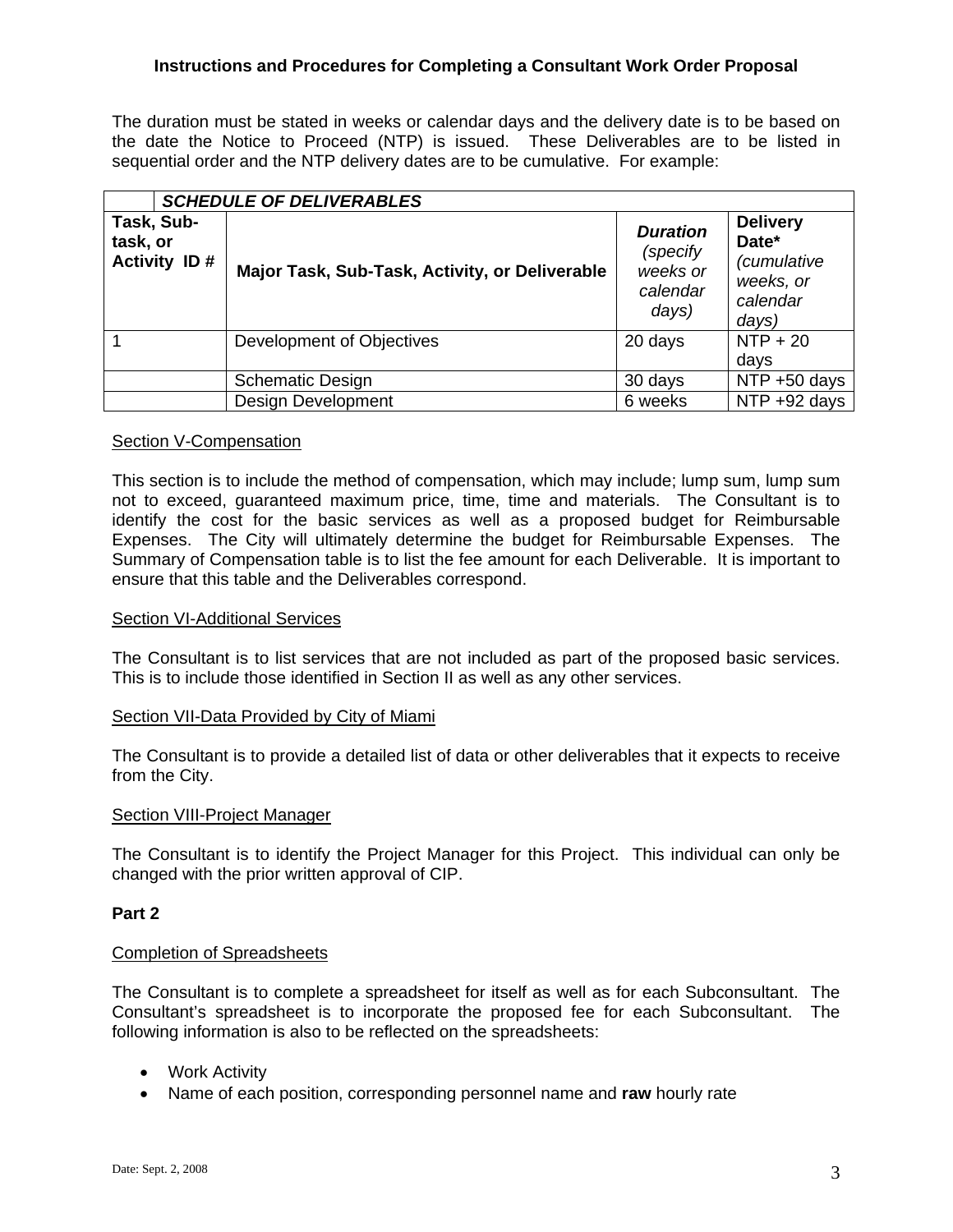#### **Instructions and Procedures for Completing a Consultant Work Order Proposal**

- Number of man hours per activity per position
- Survey field days for surveying where the fee being charged is per crew. This information is to be entered in the Survey Field Days box.

Only include those positions that are identified in the contract together with their corresponding raw rates. Please refer to the contract to ensure not to include overhead positions in the PROPOSAL. In most instances clerical positions are overhead, as stated in the contract. **In instances where the Consultant needs to add positions or personnel a letter must be submitted to the Assistant Director-Contracts requesting that such positions be added.** This letter must also include the proposed raw rates for the positions or personnel. CIP may request additional information prior to making a decision on the request.

#### Submission of Work Order Proposal

Upon completion of the PROPOSAL it is to be signed by an authorized individual or officer of the firm and then the PROPOSAL is to be submitted to the City's Project Manager who requested the PROPOSAL. CIP will review the PROPOSAL and advise the Consultant, if necessary, in writing of any revisions, additions, or deletions (Revisions) to be made to the PROPOSAL. The CIP Project Manager will also provide the Consultant with a timeframe for submitting the revised PROPOSAL. The Consultant is to only make the Revisions requested by the City and all such revisions are to be clearly highlighted on the PROPOSAL. Any other changes made by the Consultant will delay the review and approval of a PROPOSAL.

Upon acceptance of the PROPOSAL the Project Manager will prepare a Work Order for internal City approvals. Upon obtaining internal City approval a NTP will be issued.

#### **Common Mistakes found in Work Orders**

Over the years CIP has routinely found that approval of PROPOSALs are delayed because the Work Order Proposal is not properly completed. The following are some of the typical issues we find together with how the Consultant should avoid them.

- Rates don't match contract rates.
	- o Review rates in the contract before submitting proposal
	- o If Consultant is increasing the rates base on the maximum annual increase permitted by the contract a separate letter must be submitted prior to the PROPOSAL requesting the rate increase. Retroactive rate increases will not be approved.
- Positions are not in the contract
	- o Review personnel classifications in the contract before submitting proposal
- Rates don't match classifications
	- o Review personnel classifications and rates in the contract before submitting proposal
- Subconsultant not under contract
	- $\circ$  A letter must be submitted requesting the addition of a Subconsultant. The letter should include:
		- Name, address and contact information
		- Personnel classifications and applicable unburdened hourly rates
		- **Basis for adding Subconsultant**